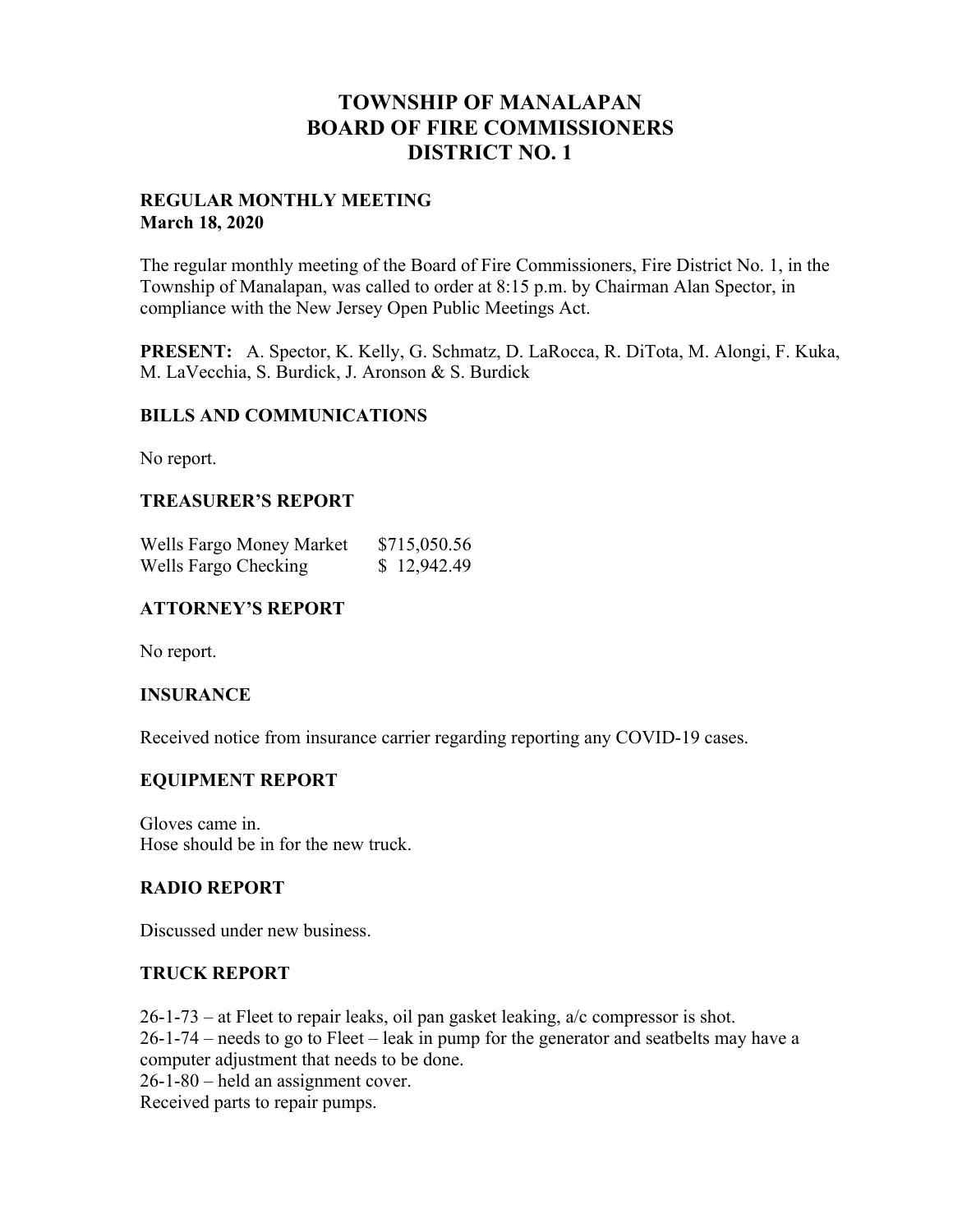# **CHIEF'S REPORT**

Working on getting everyone's certifications up to date. Did the driver's abstracts. Grant has been submitted.

# **MEMBERSHIP REPORT**

No report.

### **ASSOCIATION REPORT**

Looking into replacing the third a/c unit at the Main House. Members showed up in full force for the Township meeting. Replaced hot water heater at the Satellite.

#### **TRUSTEES' REPORT**

No report.

### **OLD BUSINESS**

See attached.

#### **NEW BUSINESS**

Commissioner Schmatz made a motion to pay all vouchers; this was seconded by Commissioner LaRocca. All voted aye.

Commissioner Spector made a motion not to exceed \$2,400 to service the Hurst equipment; this was seconded by Commissioner Kelly.

Discussion held regarding having someone service the ice machines.

Commissioner Schmatz made a motion for \$2,000 to have the Scott paks serviced; this was seconded by Commissioner LaRocca.

Commissioner Schmatz made a motion not to exceed \$4,000 to upgrade the lights at the Satellite; this was seconded by Commissioner LaRocca.

Commissioner Spector made a motion for \$149,908.85 to purchase radios from Motorola, state contract #83909, through Wireless Communications; this was seconded by Commissioner Kelly.

Commissioner Spector made a motion not to exceed \$8,600 to purchase 2 super vac battery operated fans from Mid-Atlantic Fire; this was seconded by Commissioner Kelly. Commissioner Spector made a motion not to exceed \$2,400 to service the Hurst equipment; this was seconded by Commissioner Kelly.

Commissioner Spector made a motion not to exceed \$350 to purchase a sledgehammer, axe and halogen bar; this was seconded by Commissioner Schmatz.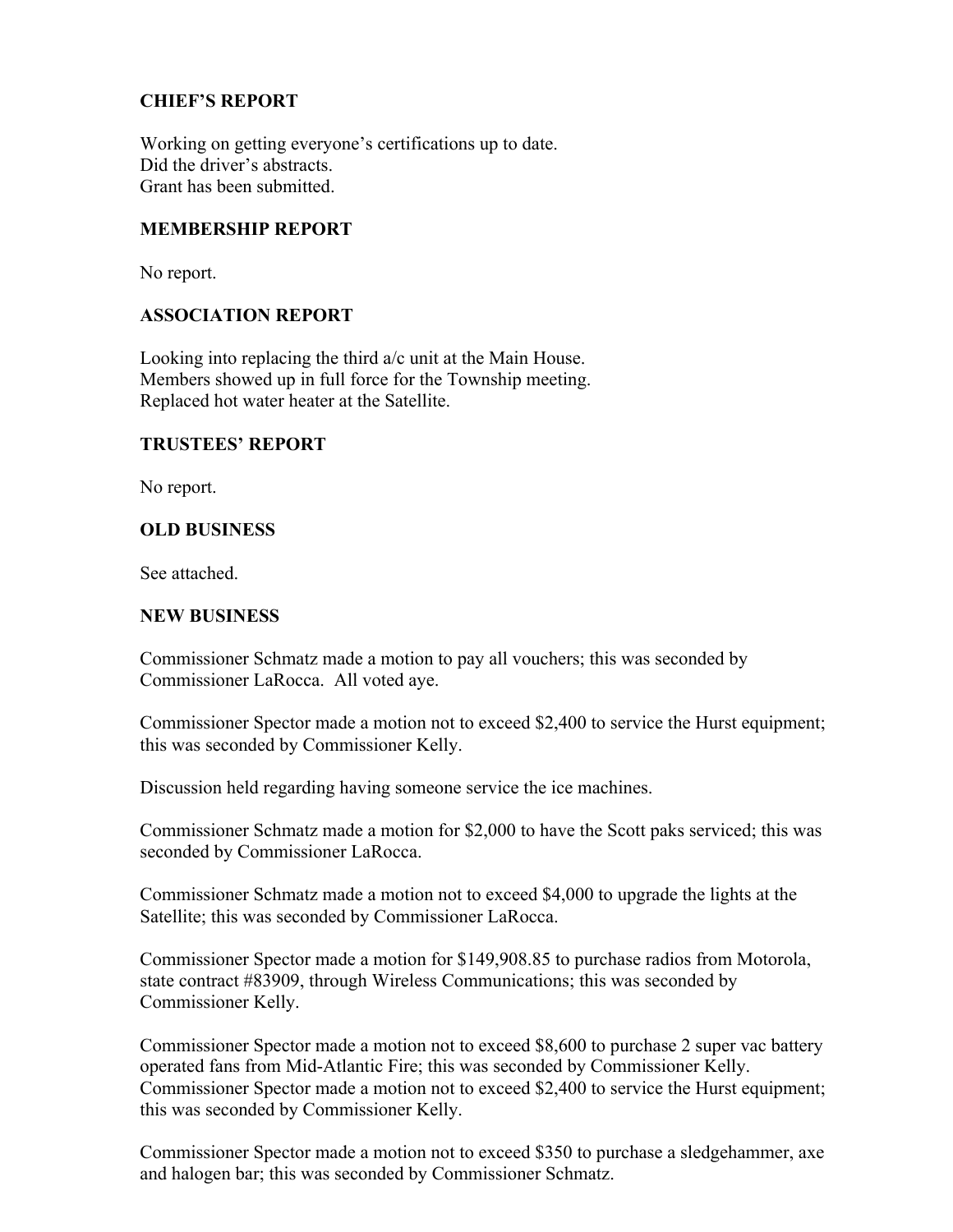Commissioner Schmatz made a motion for \$900 to purchase a knox box for 26-1-90; this was seconded by Commissioner Kelly. Commissioners Spector, Schmatz & LaRocca voted aye; Commissioner Kelly voted no.

Commissioner Kelly made a motion for \$1,095 to purchase a CO meter for 26-1-90; this was seconded by Commissioner Schmatz.

Hoping to have the new truck here by April  $6<sup>th</sup>$  to do training.

Meeting opened to the public at 9:11 p.m.

A motion was made by Commissioner Spector to adjourn; it was seconded by Commissioner Kelly and all voted aye.

Meeting adjourned at 9:13 p.m.

 Respectfully submitted, Kenneth Kelly, Clerk